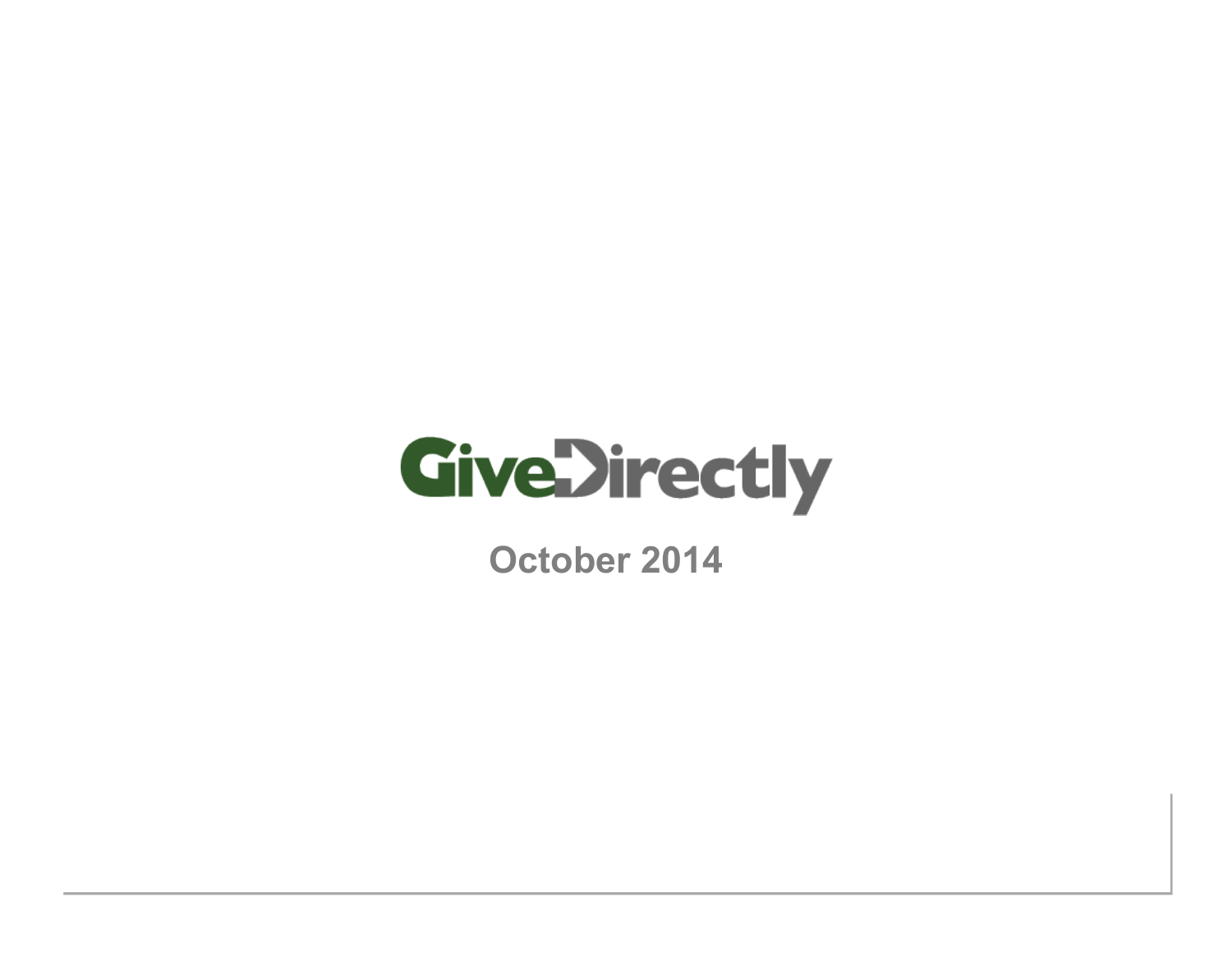### **\$** Executive summary: changes since last year's recommendation in our three areas

**Direct** 

■ We have scaled and formalized processes in our core operating model

### **impact**

- $\circ$  We will commit an estimated 10.5 M this year, an increase of >200% over last year, and we raised \$17.4 M, a 222% increase over last year's \$5.4 M
- $\circ$  Our operational model now has a 75% higher throughput per FD, with an expected maximum throughput that is 250% higher
- $\circ$  We recruited new talent and created new roles to support growth
- $\circ$  In addition to the focus on scale, we investigated and made process changes for vulnerable fringe cases in the areas of targeting and adverse events
- $\circ$  We created internal systems intended to increase visibility and control
- $\circ$  We learned how to better approach government approvals
- $\circ$  We began rolling out Segovia technology, which we expect to improve the transparency and quality of our work
- Our research agenda has expanded to include evidence on broader types of impacts and design questions
	- We now aim to influence the \$400 B CT market
	- We are working on setting a new standard for transparency, exposing Segovia database to the public, unfiltered and in real-time
		- We're evaluating partnership opportunities based on their potential to advance use of cash as benchmark



**Design lab** 

**Benchmark**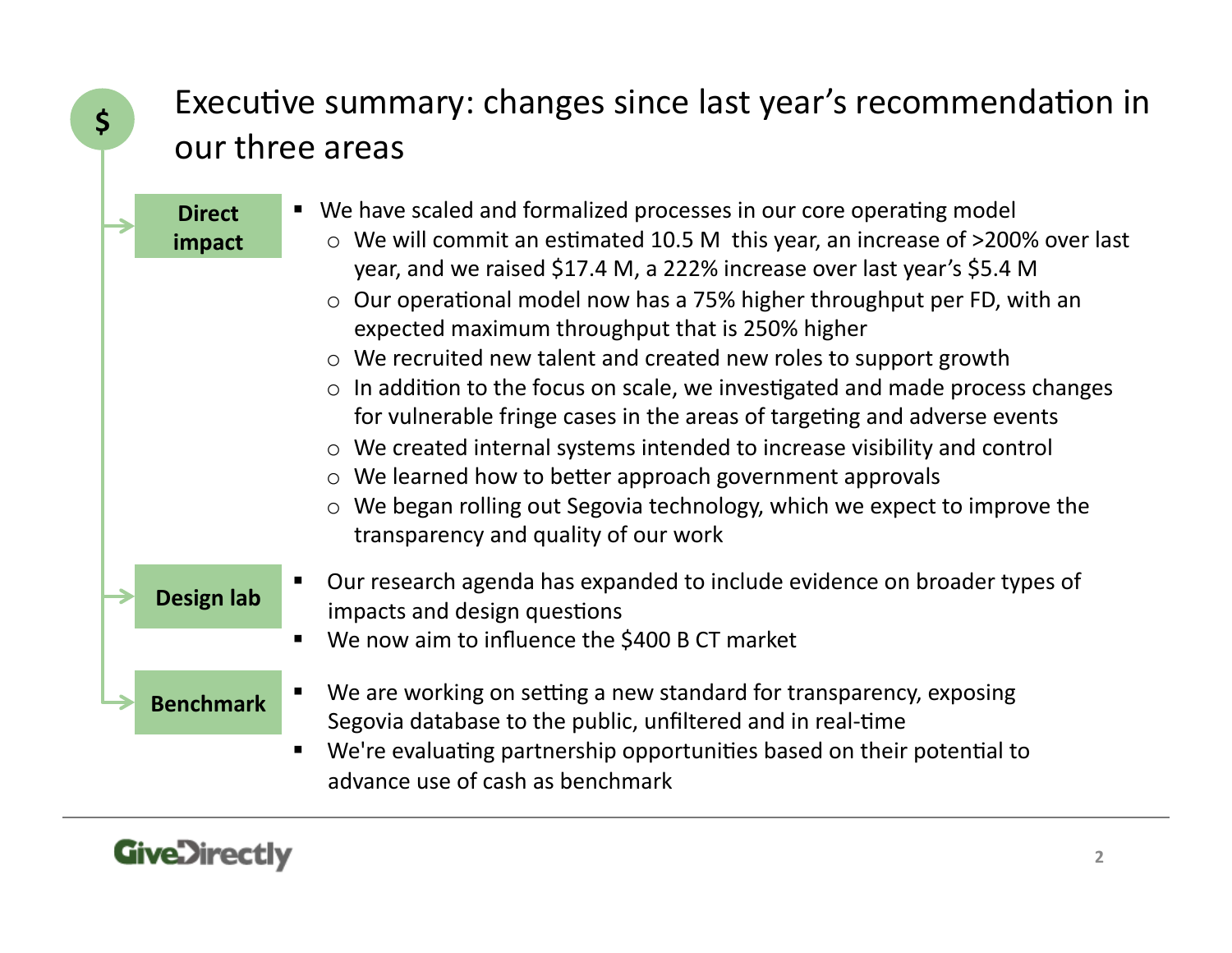Agenda for today's update

- 1. Direct impact
- 2. Design lab impact
- 3. Sector impact
- 4. Next year's outlook

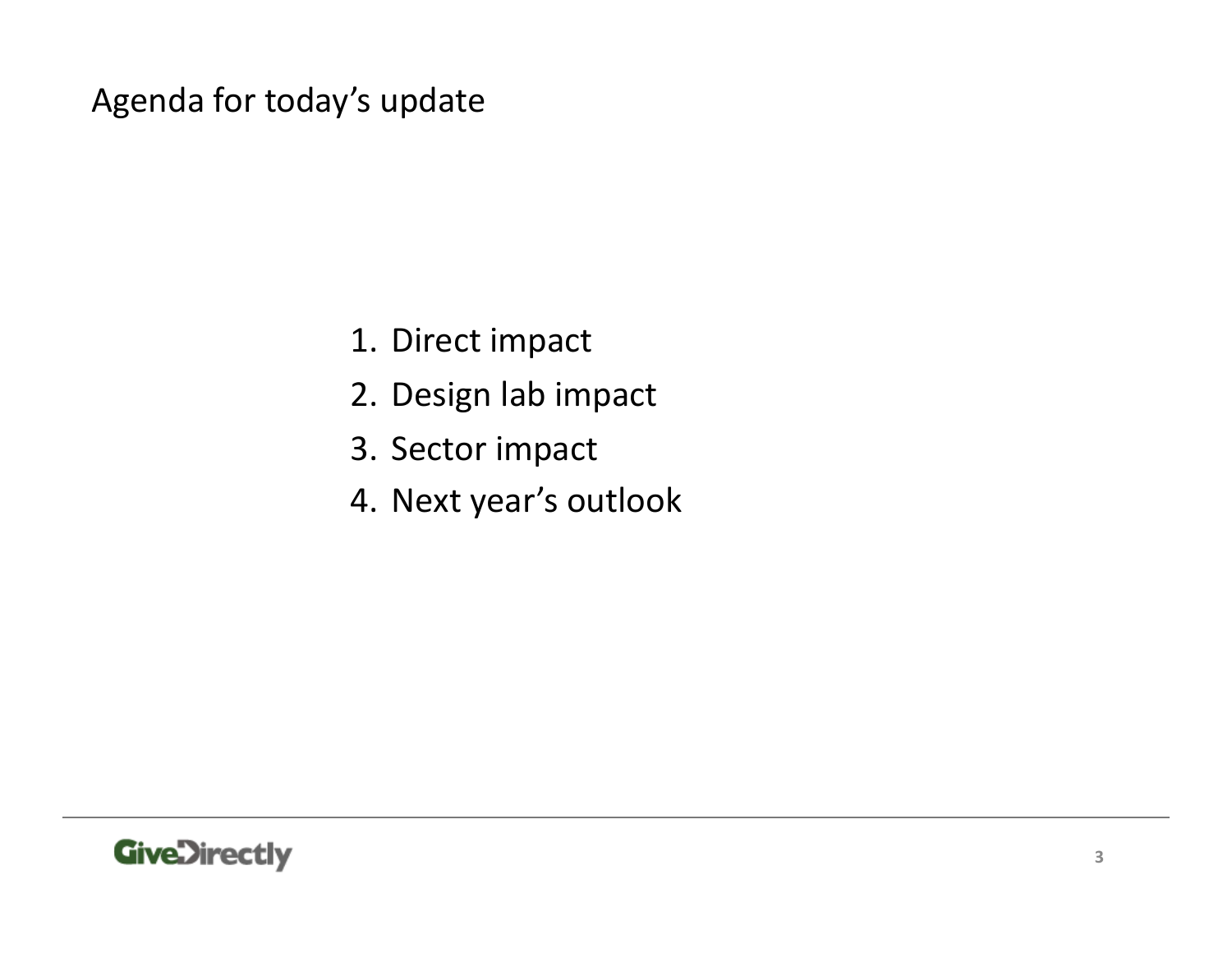Transfers: We have steadily and significantly expanded the capacity of our field operations **1** 



Note: We had previously estimated \$10.8 M in overall field expenditure including transfers and delivery costs (see your 4/8 notes). This estimate suggests we will end the year slightly over that amount.

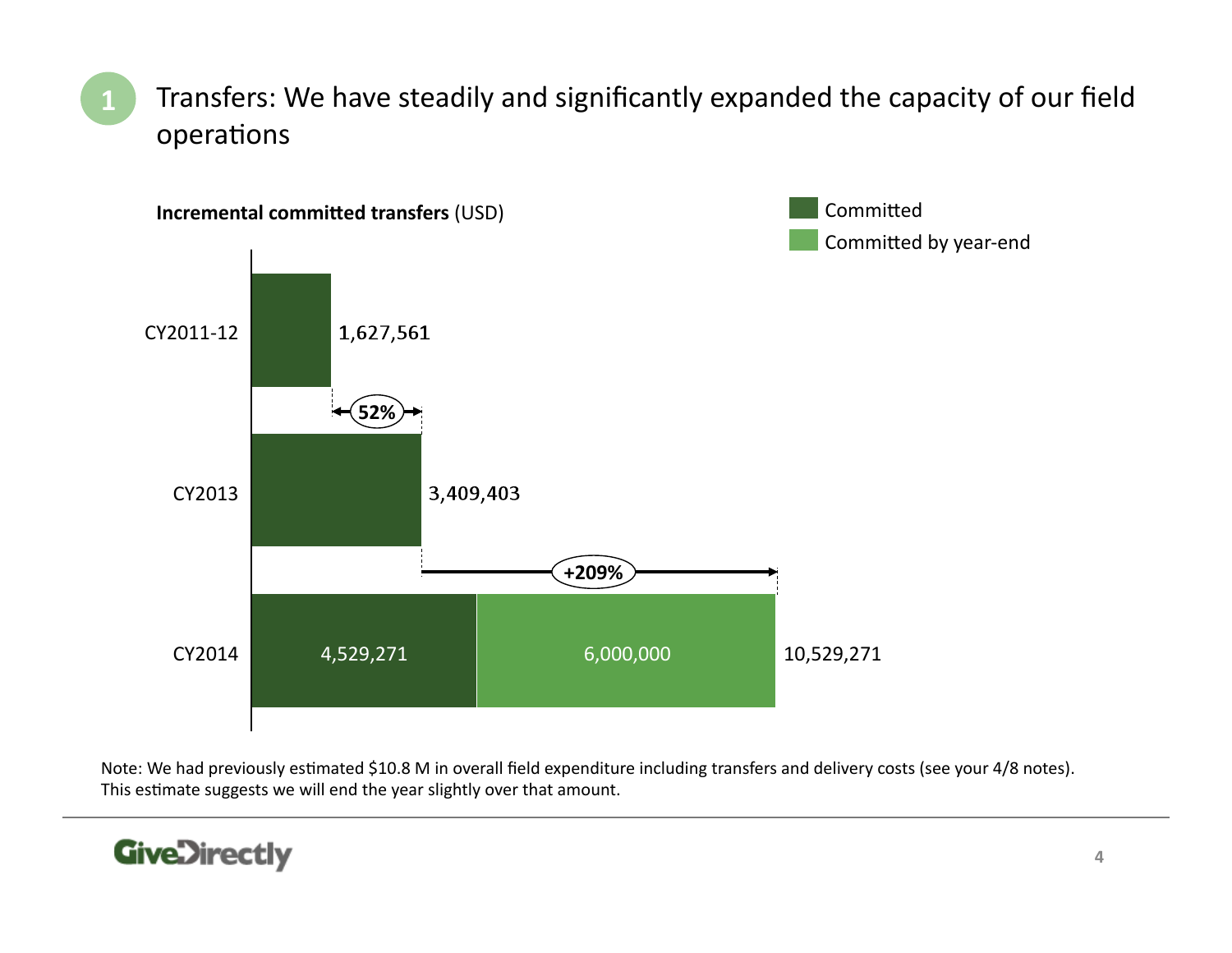Revenue: in the past year, we have grown our donor base in large part due to GiveWell's recommendation and Good Ventures match



### Oualitative updates

**1** 

#### **Retail**

- Increased engagement with retail donors, with focus on 5K+
- Invested in tech to enable higher quality, more efficient customer service (e.g., Salesforce)
- Redesigning website with focus on radical, real-time transparency (November launch) **Relational**
- Secured additional 2M from existing donor in September 2014
- Ongoing positive conversations with 4 new major funders
- DIV proposal for 5.5M pending; under policy review by USAID general counsel

1 Note: we have reclassified GiveWell's transfers to GiveDirectly as retail (previously classified as "foundation" revenue on our books. Retail also includes some miscellaneous revenue (e.g., interest income)

2 Preliminary; Aug 2014 books being finalized. Excludes 2M relational commitment obtained in Aug 2014

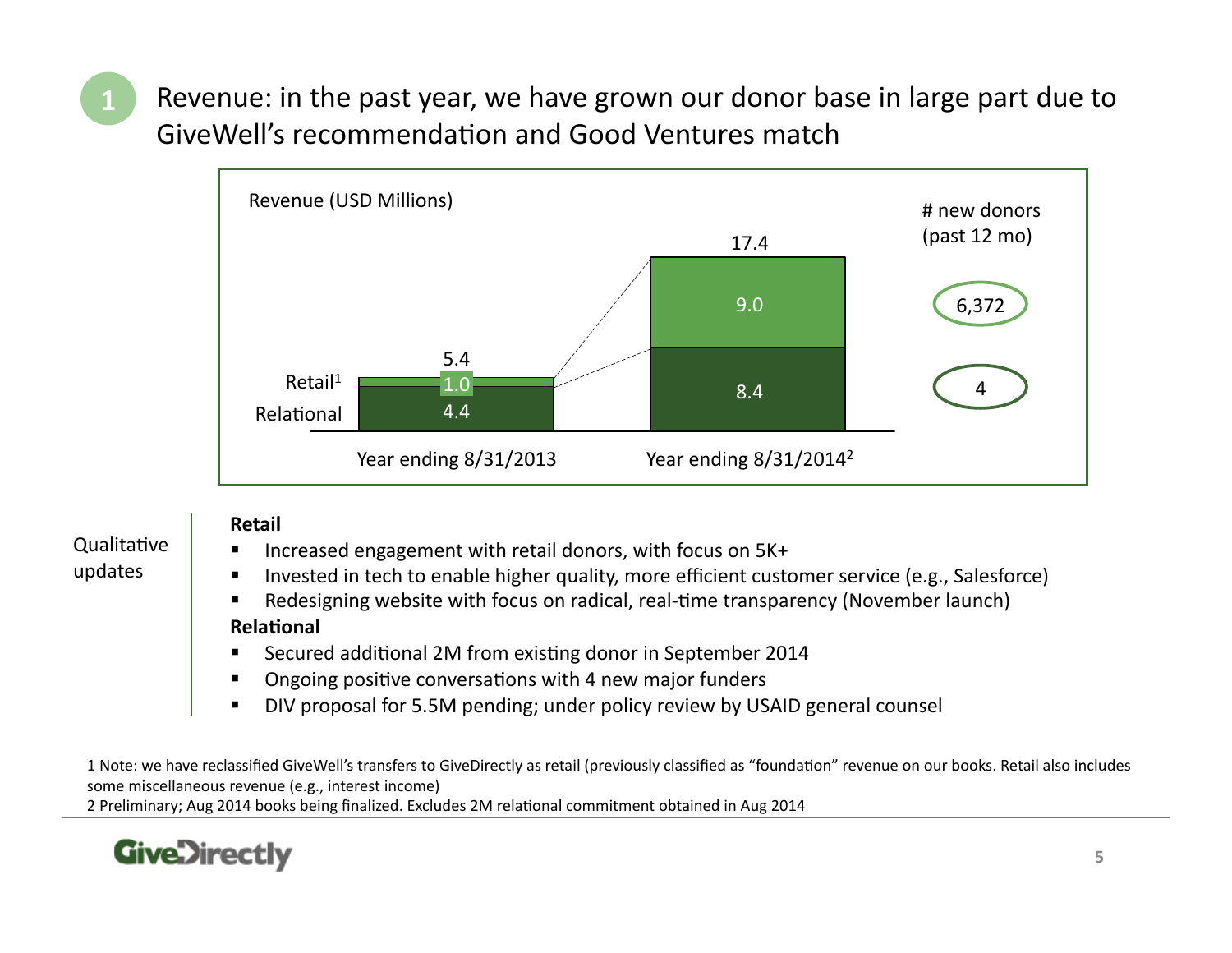# Operational model: we have refined our model for scale and have investigated ways to target more of the poor

| Change                                            |                                                                                                                                                                                                 | Rationale                                                                                                                                                                                                    | Impact                                                                                                                                                                        |  |
|---------------------------------------------------|-------------------------------------------------------------------------------------------------------------------------------------------------------------------------------------------------|--------------------------------------------------------------------------------------------------------------------------------------------------------------------------------------------------------------|-------------------------------------------------------------------------------------------------------------------------------------------------------------------------------|--|
| <b>Rolling</b><br>model                           | Enrollment steps take place<br>٠<br>in parallel, rather than<br>sequentially                                                                                                                    | Increases throughput per FD<br>Enables longer staff contracts,<br>building skill and decreasing<br>recruitment costs                                                                                         | FDs commit ~1M/month (vs.<br>0.6M prior, representing 75%<br>increase), with an expected<br>max of $2M/m$ onth (250%)                                                         |  |
| <b>More</b><br>inclusive<br>criteria              | Saturation vs. thatched<br>п<br>experiment<br>Thatched + pilots<br>п<br>Dropped mud walls as eligibility .<br>$\blacksquare$<br>requirement, considering other<br>simple changes (e.g., widows) | Reduce feelings of unfairness and<br>٠<br>complaints from community about<br>"deserving" but excluded households<br>Reach equally poor households that<br>do not meet thatched-mud-mud<br>criteria           | Increased eligibility slightly<br>٠<br>(~1% more HH/ village) by<br>dropping mud walls.<br><b>Expected further increases</b><br>٠<br>from other simple changes<br>to criteria |  |
| <b>Expanded</b><br>staffing                       | Field Director full time in<br>п<br>Uganda<br><b>Creation of Project</b><br>Associate and follow-up SFO<br>roles in Kenya<br>FOs on longer contracts                                            | Management to execute rolling model<br>Greater leverage for FD to work on<br>tech integration, high-level analysis<br>(e.g. "smart" audits)<br>Improve tracking and control of AE<br>mgmt and f/u activities | 5 managers with 10<br>٠<br>temporary FO at a time<br>end of 2013, now 9<br>managers and $\approx$ 25<br>longer-term FOs                                                       |  |
| <b>Uganda-</b><br>specific<br>protocol<br>changes | Harmonization of protocols<br>in key areas<br>Selected primary payments<br>Е<br>provider<br>Tightened protocols against<br>л<br>pay-day fraud                                                   | Improves efficiency and coordination<br>of cross-country management<br>Expected reduction in leakage                                                                                                         | Enrolled 1,800<br>п<br>households with<br>preferred provider and<br>refined protocol, with<br>first transfer in October                                                       |  |

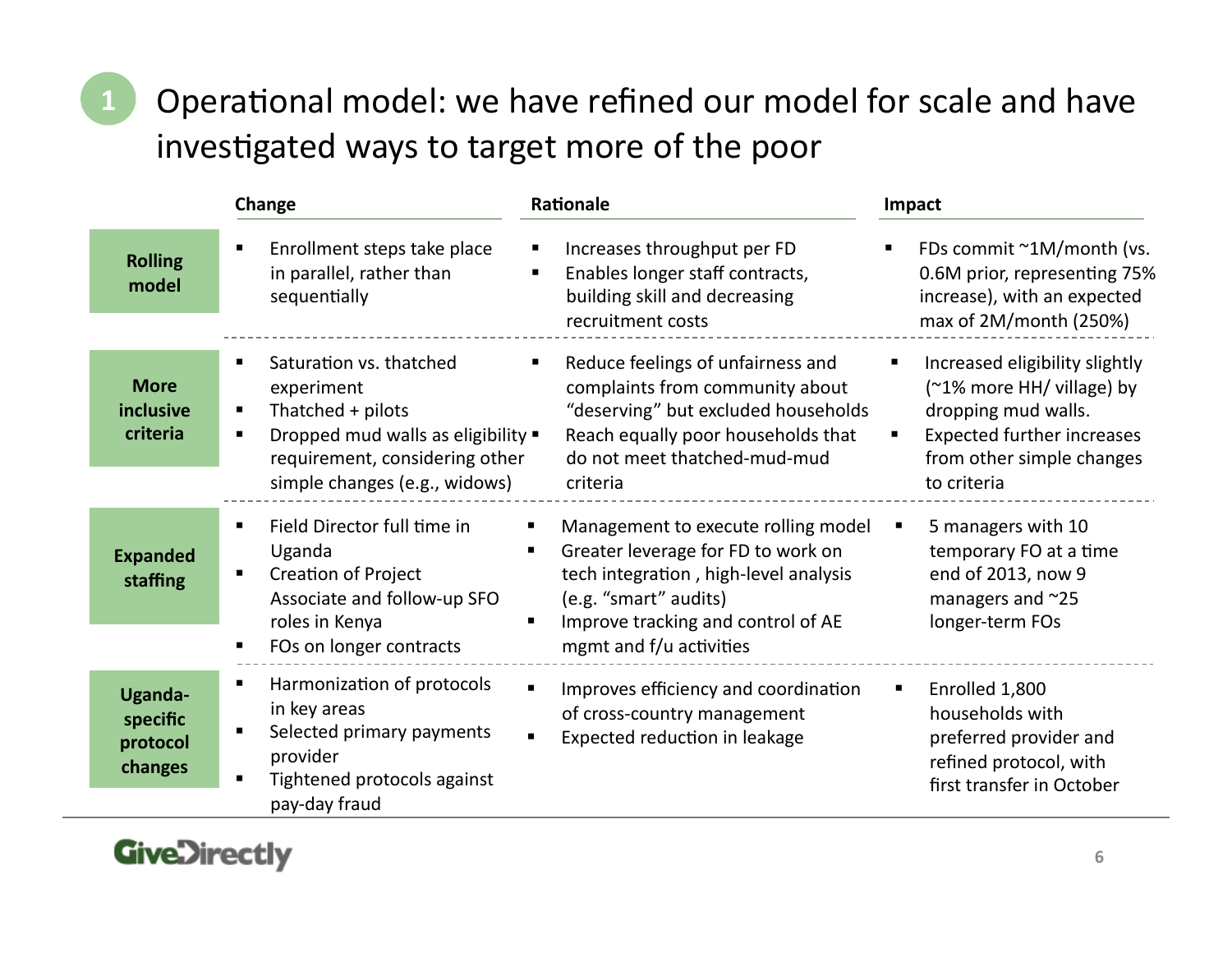## Adverse event management: we have formalized detection and resolution mechanisms

### Detection:

- AE tracker generated weekly and reviewed by PA
- Automation code flags problem cases from out-going follow-up calls and incoming hotline calls
- Village elder phone call to pre-identify recipients who are likely to have problems
- Improved survey questions to detect domestic violence
- In Uganda, installed completely independent hotline operator
- **IF Increased pay-day monitoring**
- **Establishing local informant networks**
- **Detecting 47 AEs per 1,000 recipients as of** today

### **Resolution:**

- **AE** report attached
- AE specialist roles in Kenya to mediate and arbitrate in household disagreements
- Informal contracts being piloted 2015 to reduce spousal tension
- Augmented pay day security serves as a deterrent for corruption and fraud
- Increased tracking of on timely AE resolution-81% of AEs have no further actions GD can take to resolve them

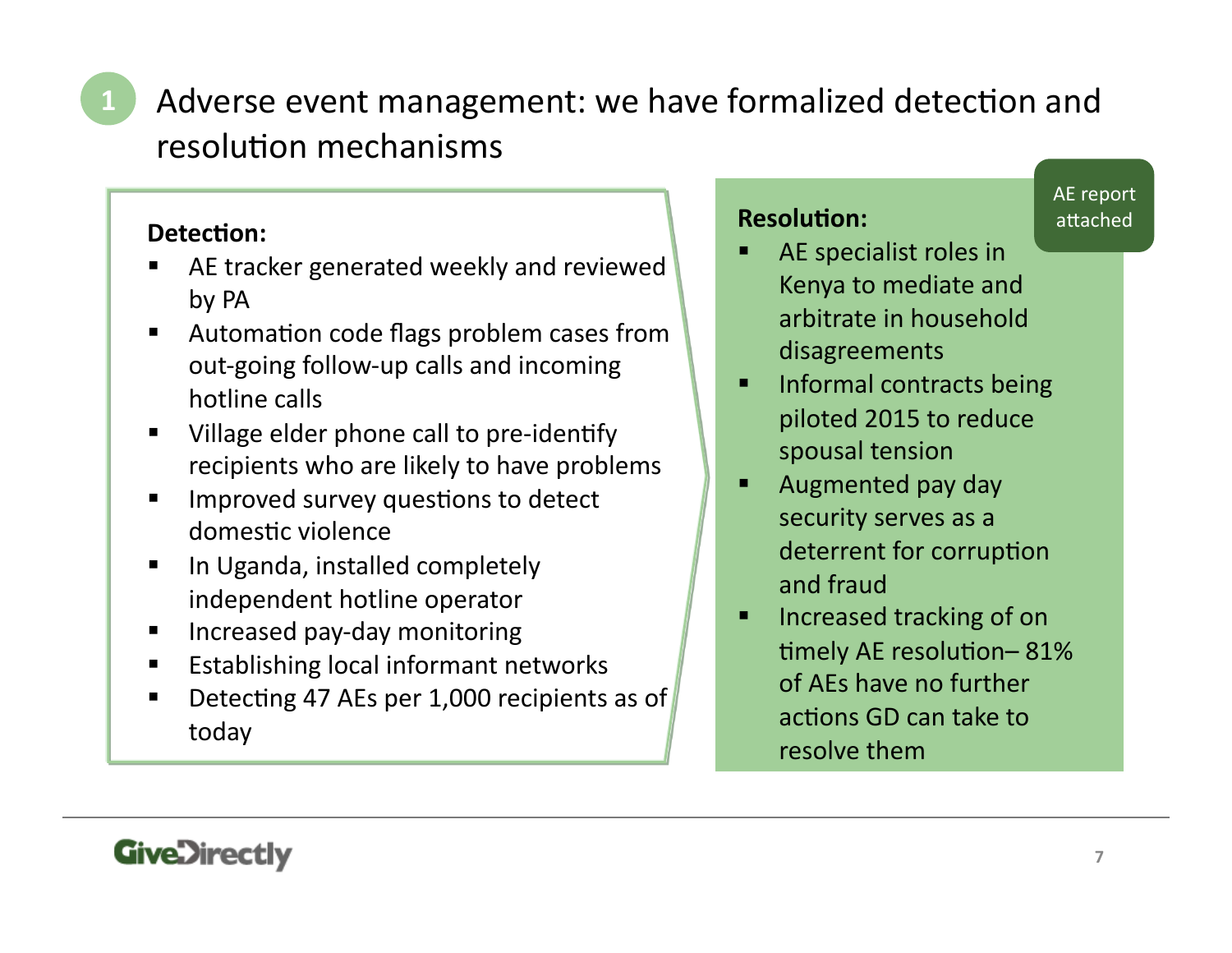## Internal management: we have formalized systems with the objective of increasing management visibility and control

|                                 | <b>Description</b>                                                                                                                                  | Example<br>Objective<br>reports<br>attached                                                                                                                                   |
|---------------------------------|-----------------------------------------------------------------------------------------------------------------------------------------------------|-------------------------------------------------------------------------------------------------------------------------------------------------------------------------------|
| <b>Financial reporting</b>      | Formalized quarterly board<br>reports<br>Ongoing policy refreshes<br>New CPA/auditor                                                                | Facilitate board engagement<br>More refined allocation; tighter controls<br>(e.g., procurement)<br>Greater focus on controls & other risks;<br>prepare for scale & complexity |
| <b>Operational</b><br>reporting | Weekly and monthly operational<br>reports, reviewed by FD/COO and<br>board, respectively                                                            | Facilitates board engagement<br>Enables close process monitoring and<br>rapid course-correction<br>Long-term progress monitoring                                              |
| Performance<br>management       | Field staff scorecards, used in<br>performance evaluation and bonus<br>distribution<br>Currently on hold, pending better<br>automation from Segovia | Identifies individual and group training<br>needs<br>Incentivize and reward strong<br>performance                                                                             |
| <b>Focus on culture</b>         | Monthly and quarterly barometers<br>Emphasis on check-ins, feedback,<br>professional development                                                    | Retention, attraction, and satisfaction of<br>exceptional talent despite unusual<br>environment (e.g., geographically<br>dispersed, high-stress, operational focus)           |

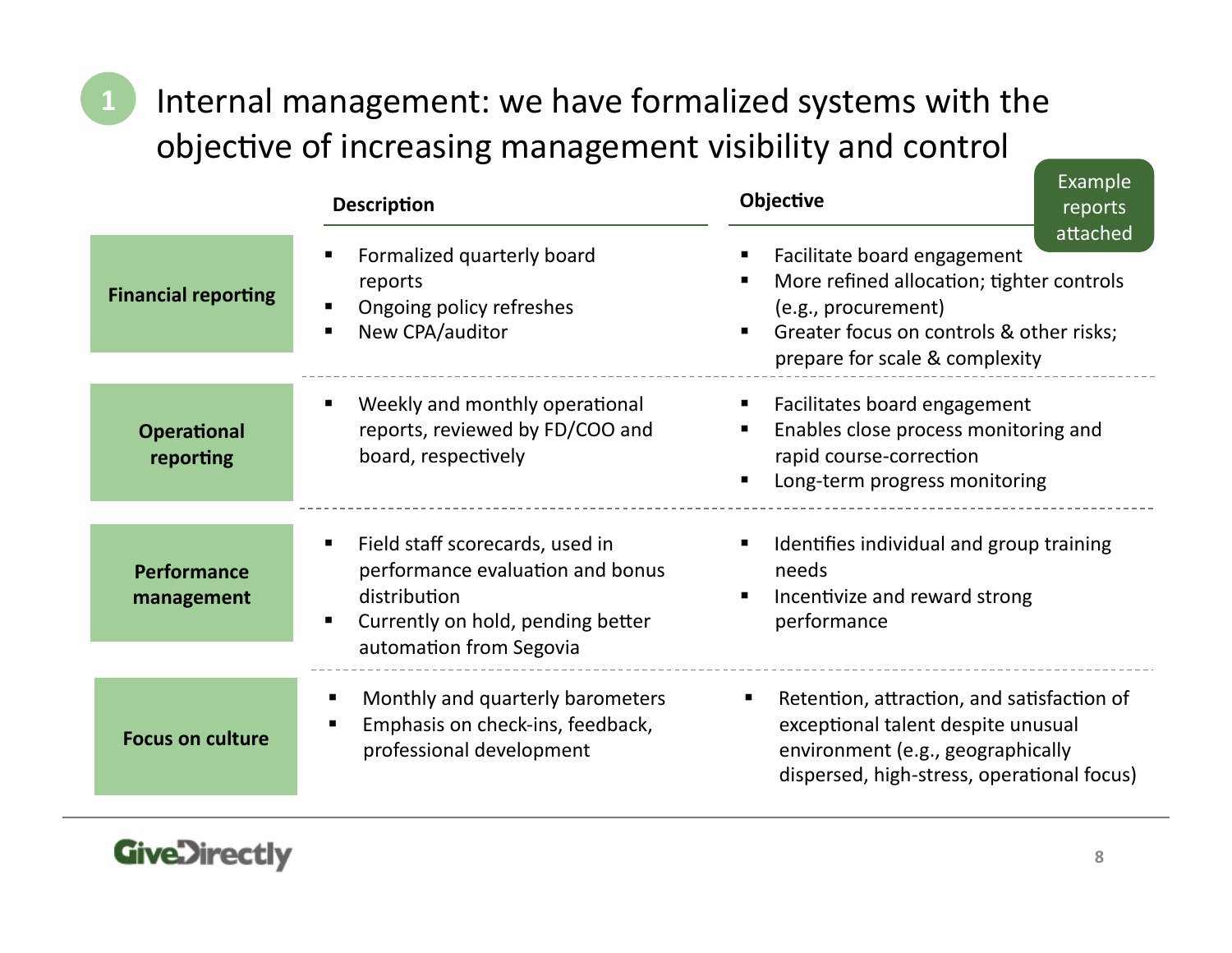Government approvals: we have learned how to better navigate approvals processes

|                                      | Kenya                                                                                                                                                                                                             | <b>Uganda</b>                                                                                                                                                                                                                                                |
|--------------------------------------|-------------------------------------------------------------------------------------------------------------------------------------------------------------------------------------------------------------------|--------------------------------------------------------------------------------------------------------------------------------------------------------------------------------------------------------------------------------------------------------------|
| <b>Approvals</b><br>obtained         | Permission to operate in<br>Ugunja and Siaya districts<br>~2.5 months to obtain<br>$\blacksquare$<br>Gained capacity to move 3 M<br>$\blacksquare$<br>as part of the GE study                                     | NGO registration renewed in Bukedea<br>District; national registration renewal<br>under review by NGO board<br>~1 month to obtain<br>Gained capacity to move \$23 M                                                                                          |
| <b>Typical approval</b><br>process   | Seek buy-in from County and<br>1.<br>District Commissioner and sign<br>written agreement w/district<br>Ensure Governor's office and<br>2.<br>relevant Country admin officials<br>informed of expansion activities | Attain approval letter from Resident<br>1.<br>District Commissioner for natl renewal<br>Attain approval letters from RDC,<br>2.<br><b>District Security Officer, District</b><br>Intelligence Officer, and District<br>Development Officer for local renewal |
| <b>Lessons learned</b>               | Build relationships with senior government contacts or influencers<br>Enlist support of high-level contacts early on if resistance arises<br>п<br>Begin approvals process with several months of lead time        | Increase cadence of reporting/communication with County and district level officials                                                                                                                                                                         |
| <b>Future plans for</b><br>expansion | Spoken to one official and<br>$\blacksquare$<br>seeking Ukwala permission now<br>County short-list for expansion:<br>$\blacksquare$<br>Homa Bay, Nyando, Kisumu<br>counties after Siaya county                    | Payments pilot in Bukedea District<br>Interest from Minister of Security/MP<br>٠<br>Nakasongolo in expansion in his<br>district (conversation in process)                                                                                                    |

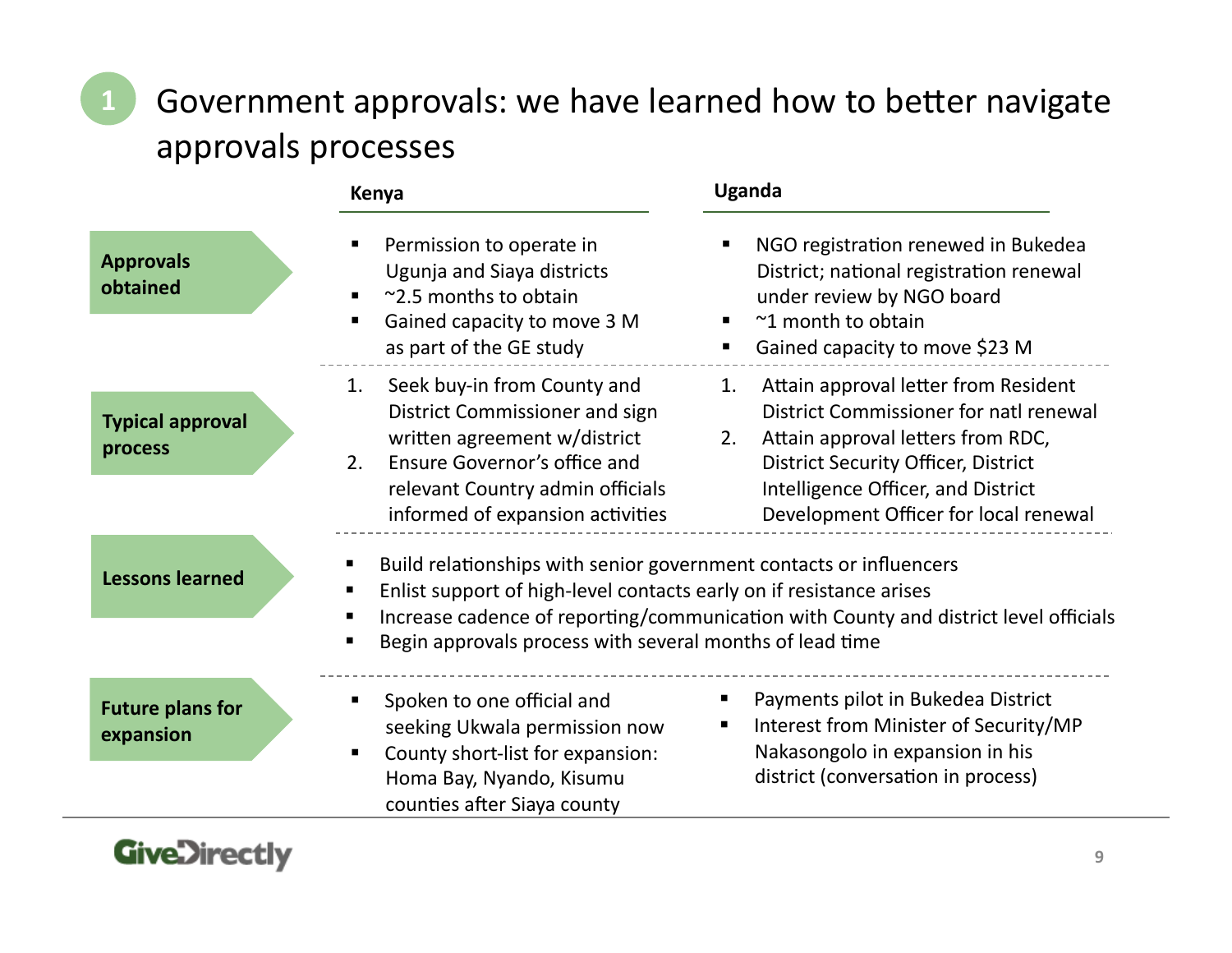### Team: We gained talent and created new roles to support growth

|                   | <b>Field</b>                                                                      |                                                                          |                                                                                            | <b>Domestic</b>                                                                         |                                                                           |                                                                                                         |  |
|-------------------|-----------------------------------------------------------------------------------|--------------------------------------------------------------------------|--------------------------------------------------------------------------------------------|-----------------------------------------------------------------------------------------|---------------------------------------------------------------------------|---------------------------------------------------------------------------------------------------------|--|
|                   |                                                                                   |                                                                          |                                                                                            |                                                                                         |                                                                           |                                                                                                         |  |
|                   | <b>Joe Huston</b>                                                                 | Lawrence Juma                                                            | <b>Stuart Skeates</b>                                                                      | <b>Melissa</b><br>Harpool                                                               | Rebecca<br>Lange                                                          | <b>Carolina</b><br><b>Toth</b>                                                                          |  |
|                   | <b>Bridgewater</b>                                                                | $\blacksquare$ IPA                                                       | • McKinsey                                                                                 | McKinsey<br>٠                                                                           | <b>NYU</b>                                                                | • McKinsey                                                                                              |  |
| <b>Experience</b> | Dartmouth<br>٠                                                                    |                                                                          | Nottingham                                                                                 | <b>UCF</b><br>$\blacksquare$                                                            | <b>Bates</b><br>٠                                                         | - Harvard                                                                                               |  |
| Role              | Kenya Field<br>Director:<br>overall<br>responsibility<br>for Kenyan<br>operations | Project<br>Associate:<br>manages day-<br>to-day<br>execution in<br>Kenya | <b>Uganda Field</b><br>Director:<br>overall<br>responsibility<br>for Ugandan<br>operations | Outreach<br>coordinator:<br>scheduling and<br>relational<br>fundraising<br>coordination | Program<br>assistant:<br>comms and<br>retail<br>fundraising<br>operations | Manager,<br>People &<br>Partnerships:<br>partnerships,<br>recruitment,<br>Segovia project<br>management |  |

- " We continue trying to make GD a place where talented people want to work within development
- " We believe that talent attracts talent, and have been maintaining a high bar
- " The cost of this is higher recruitment costs and longer search times

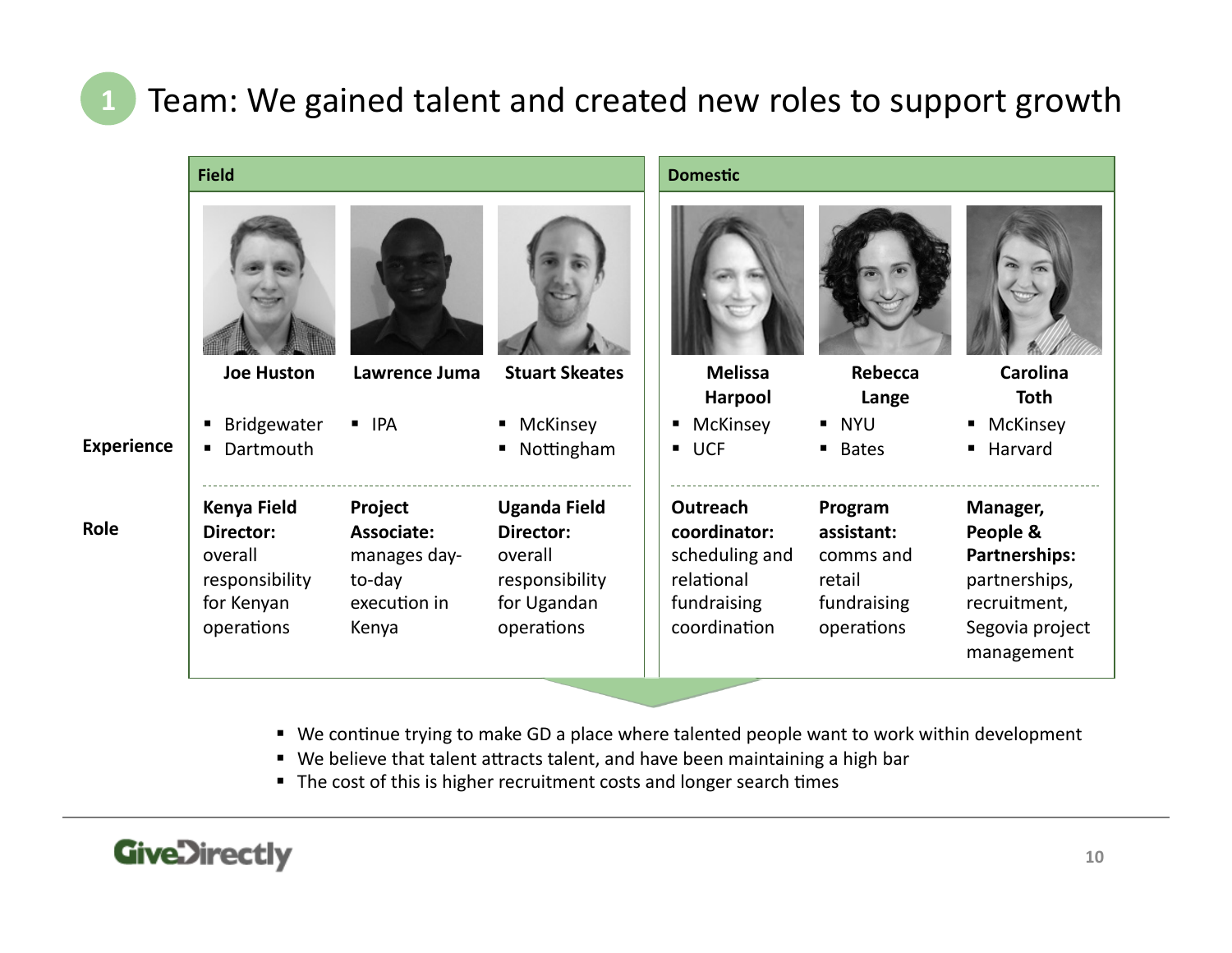Segovia roll-out: we expect technology to improve work quality, both directly and via more time spent on higher-value activities

|                                      | <b>August + September</b>                                                                                                                                                                         | <b>October + November</b>                                                                                                                                                                                                                                                                                      | <b>Beyond</b>                                                                                                                                  |
|--------------------------------------|---------------------------------------------------------------------------------------------------------------------------------------------------------------------------------------------------|----------------------------------------------------------------------------------------------------------------------------------------------------------------------------------------------------------------------------------------------------------------------------------------------------------------|------------------------------------------------------------------------------------------------------------------------------------------------|
| <b>Features</b><br>and<br>activities | Design input<br>Feedback on v 1.0 of main<br>features<br>Begin live use of core<br>enrollment database                                                                                            | Follow up staff use Segovia to<br>answer hotline calls<br>Automated AE tracking and<br>management<br>Automated reporting and staff<br>performance management<br>■ Automated transfers<br>APIs to expose data live to donors                                                                                    | ■ New features to<br>enable processes<br>beyond current<br>state. Ideas include<br>fraud algorithms,<br>biometrics,<br>workflow<br>automation. |
| <b>Expected</b><br>impact            | FD and PA time savings on $\blacksquare$<br>manual enrollment tasks.<br>Expected to liberated $\sim$ 8<br>hours per week to work<br>on high value-add<br>activities, after testing is<br>complete | FD and PA time savings up to<br>$\sim$ 15-20 hours per week<br><b>Faster AE resolution</b><br>п<br>Better recipient customer service<br>Е<br>Digitally auditable trail of all data changes<br>Better use of monitoring and auditing time<br>п<br>Low-cost transparency to both retail and<br>relational donors | <b>TBD</b>                                                                                                                                     |

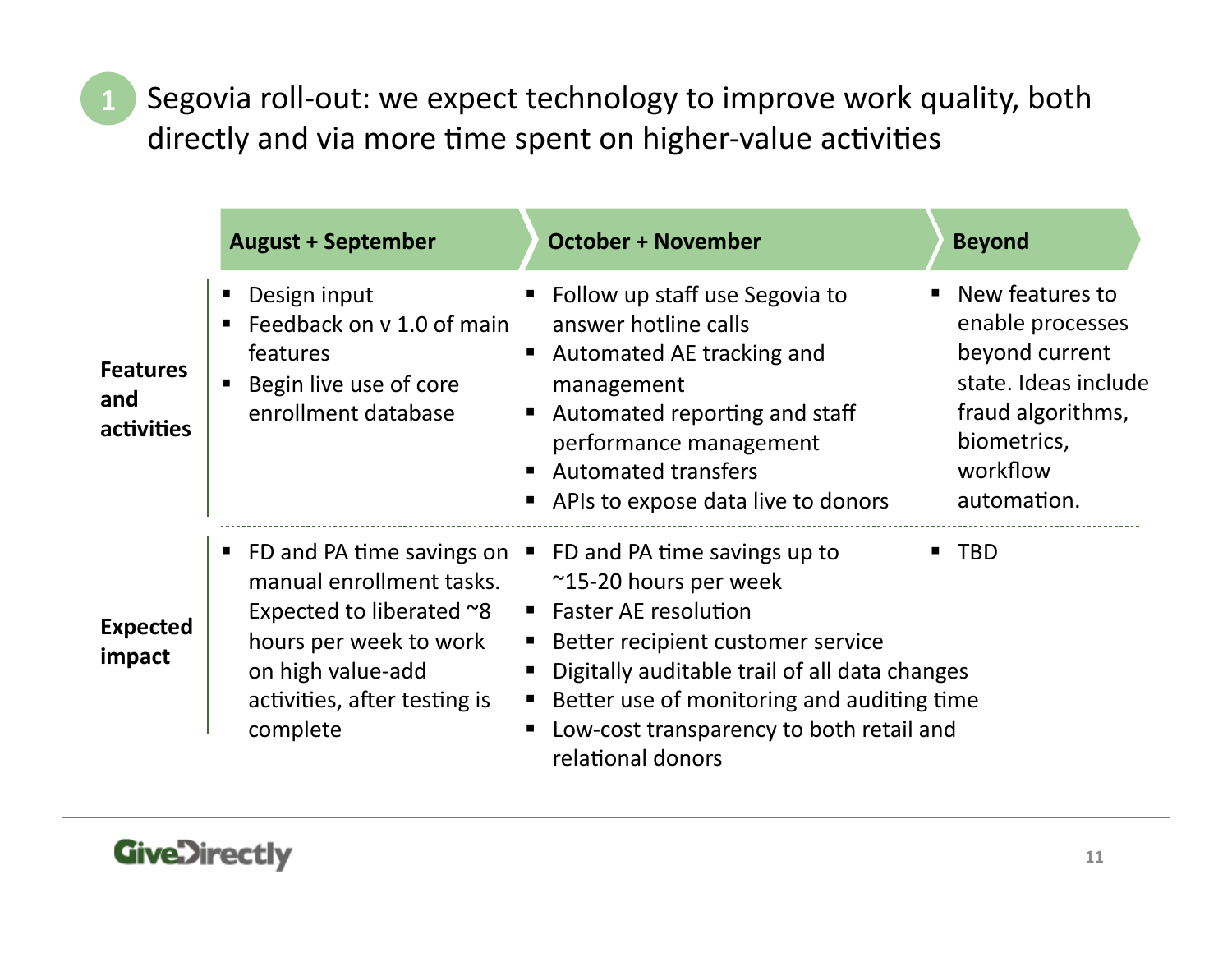Efficiency has held stable over the past year, with small gains in Kenya and small reductions in Uganda

|                             | Kenya (less Nike) <sup>1</sup>              |                                   | <b>Uganda</b>                  |                               |  |  |
|-----------------------------|---------------------------------------------|-----------------------------------|--------------------------------|-------------------------------|--|--|
|                             | <b>Actual at</b><br>10/24/2013 <sup>2</sup> | <b>Actual at</b><br>$5/31/2014^3$ | <b>Actual at</b><br>10/24/2013 | <b>Actual at</b><br>5/31/2014 |  |  |
| <b>TOTAL</b>                | % of Total                                  | % of Total                        | % of Total                     | % of Total                    |  |  |
| <b>Direct Grants To HHs</b> | 90.6%                                       | 91.1%                             | 87.6%                          | 86.3%                         |  |  |
| <b>Enrollment Costs</b>     | 1.9%                                        | 1.6%                              | 1.4%                           | 1.6%                          |  |  |
| <b>Transfer Costs</b>       | 2.6%                                        | 2.5%                              | 1.9%                           | 3.3%                          |  |  |
| <b>Follow-up Costs</b>      | 0.8%                                        | 0.4%                              | 1.3%                           | 1.7%                          |  |  |
| Core operations             | 4.1%                                        | 4.3%                              | 7.9%                           | 7.1%                          |  |  |
| Total spend                 | 100.0%                                      | 100.0%                            | 100.0%                         | 100.0%                        |  |  |

- Kenya improvements driven primarily by scale and increased leverage on senior managers, even with capacity not fully utilized
- Uganda has incurred significant unforeseen expenses related to fraud case, legal/compliance matters and mobile money usage

1 Includes all campaigns through Ke-201402 excluding Nike 2 Date of final 2013 update shared with GiveWell 3 Reflects end of FY Q3; in process of updating through Q4

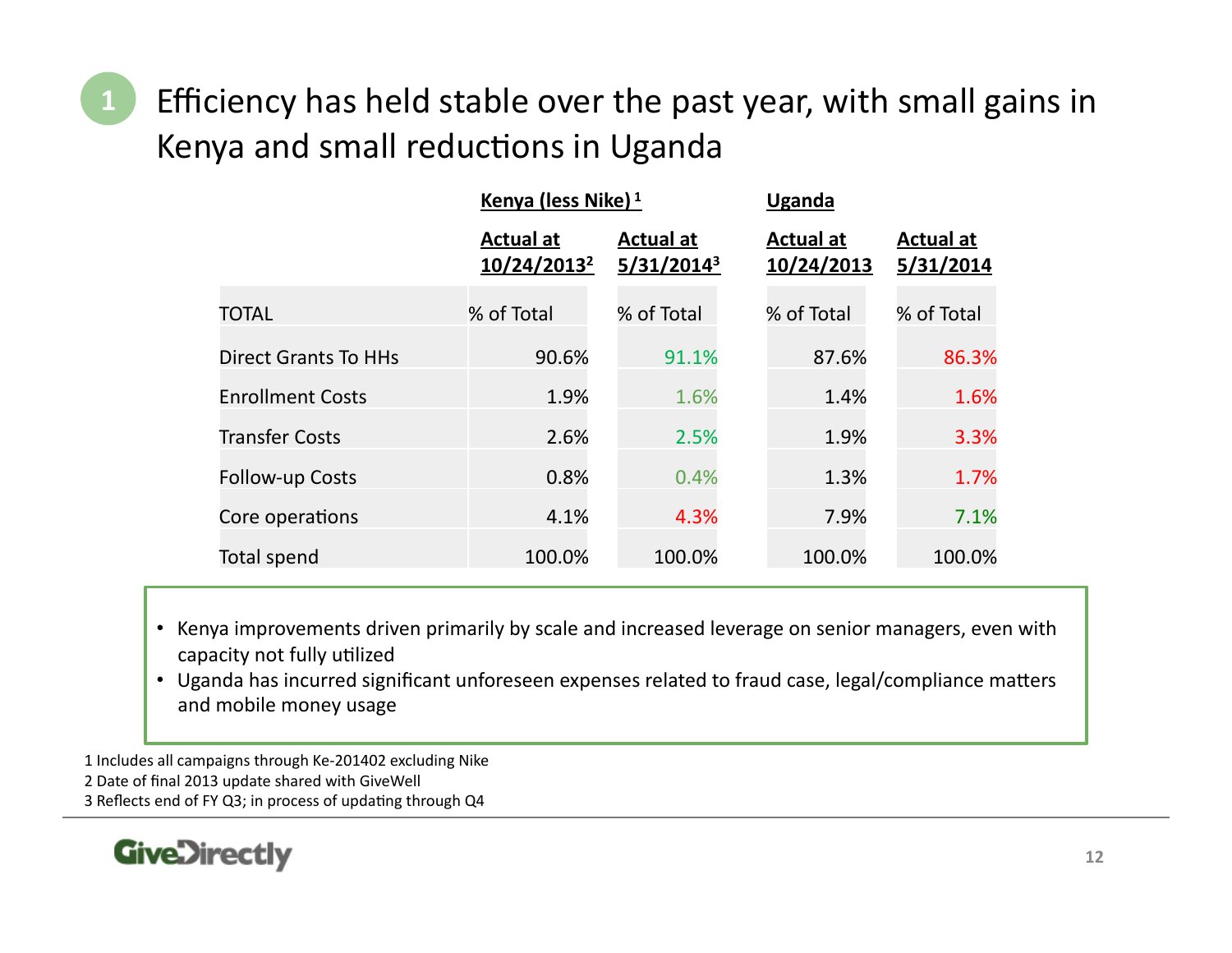### Our research agenda has expanded to include evidence on broader types of impacts as well as design

|                                              | Objective                                                                                                                                                            | <b>Status</b>                                                                                                          | <b>Partners</b>                                                                                  | <b>Potential impact</b>                                                                                                                                                 |
|----------------------------------------------|----------------------------------------------------------------------------------------------------------------------------------------------------------------------|------------------------------------------------------------------------------------------------------------------------|--------------------------------------------------------------------------------------------------|-------------------------------------------------------------------------------------------------------------------------------------------------------------------------|
| <b>General</b><br>Equilibrium &<br>Long-term | Understand macro-economics<br>impacts of transfers at scale<br>(in-flation, job creation, etc.)<br>Measure impacts over a long<br>٠<br>time horizon (e.g., <5 years) | Started baseline, with<br>long term follow up<br>mechanisms in place<br>Not fully funded-<br>facing a gap of $\sim$ 8M | ■ Edward Miguel,<br><b>Berkeley</b><br><b>Johannes</b><br>Haushofer,<br>Princeton                | ■ Increase government<br>use of CT programs<br>Increase support for<br>our particular model in<br>proving LT impact                                                     |
| <b>Behavioral</b>                            | Measure impact of providing<br>information on spending<br>options<br>■ Measure impact of getting to<br>choose when and how to<br>receive cash                        | Finalizing protocol,<br>schedule now<br>■ Scheduled to launch<br>late October                                          | ■ Anandi Mani,<br>Warwick<br>■ Sendhil Mullainathan,<br>Harvard<br>■ Anuj Shah,<br>Chicago Booth | Identify additions to<br>GD's process (or any<br>CTs program's process)<br>that can further<br>improve recipient<br>outcomes that are<br>worth the cost in<br>transfers |
| <b>Aspirations</b>                           | ■ Understand if whether non-<br>directive documentaries can<br>assist recipients to get even<br>better returns by boosting<br>their aspirations                      | Ironing out protocol<br>with the other studies-<br>may be synergies<br>■ Launches March/April<br>2015                  | Stefan Dercon,<br>Oxford<br>Kate Orkin,<br>Cambridge                                             |                                                                                                                                                                         |
| Gender                                       | Test if informal contracts can<br>help further reduce domestic<br>violence and improve female<br>empowerment                                                         | Small pilot, spring 2015<br>" If successful, grow into<br>a more large-scale<br>project                                | Simone Schaner,<br>Dartmouth<br>Jessica Leight,<br>Williams                                      |                                                                                                                                                                         |

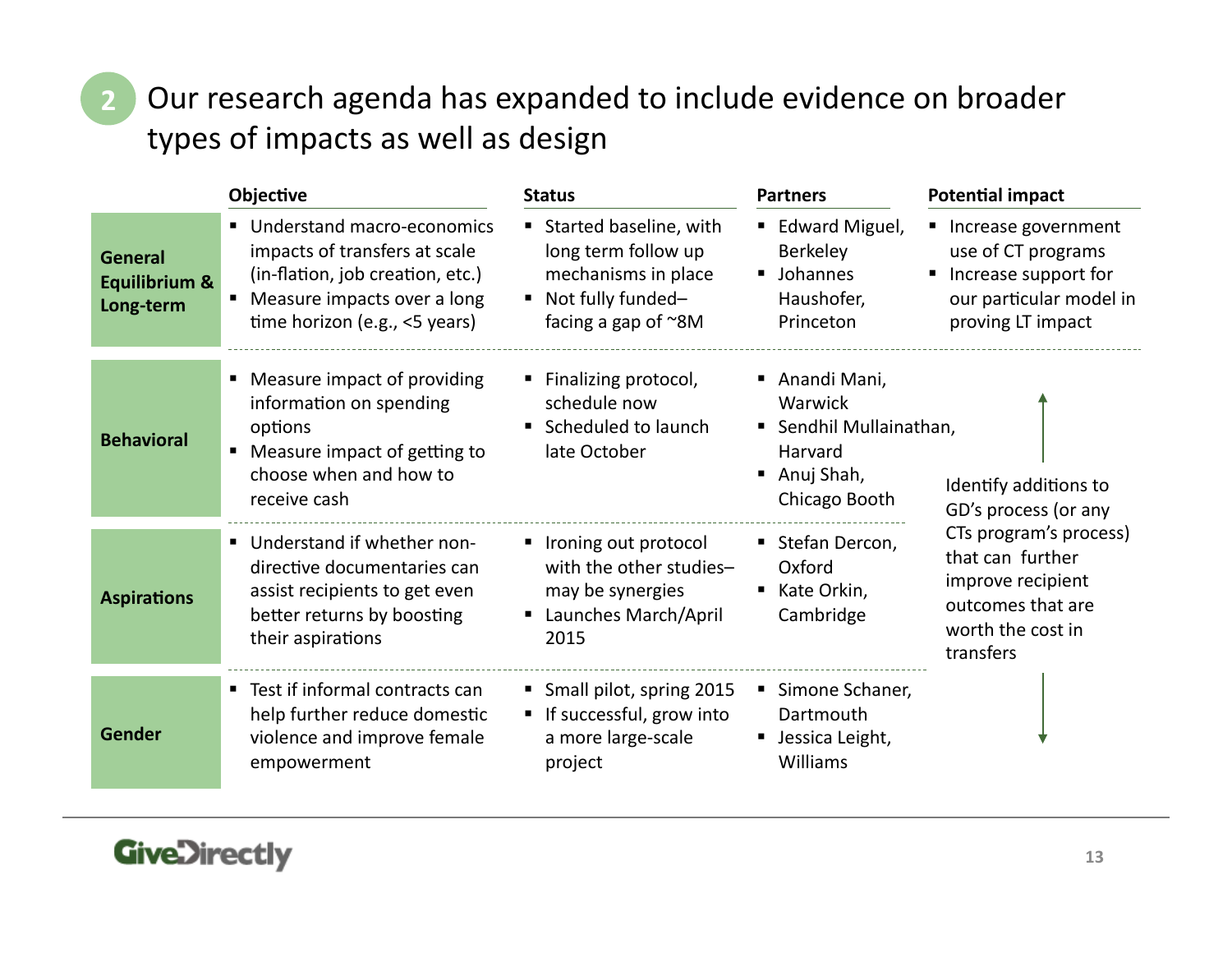We're evaluating partnership opportunities based on their potential to advance use of cash as benchmark

|                            | Rwanda                                                                                                                                                                                                                                                   | [Redacted]                                                                                                                                      | <b>IRC and Indonesia</b>                                                                                                                                    |
|----------------------------|----------------------------------------------------------------------------------------------------------------------------------------------------------------------------------------------------------------------------------------------------------|-------------------------------------------------------------------------------------------------------------------------------------------------|-------------------------------------------------------------------------------------------------------------------------------------------------------------|
| Partnership<br>opportunity | Run a CT program in Rwanda<br>that serves as a benchmark<br>for [redacted]                                                                                                                                                                               | Participating and providing<br>ш<br>thought leadership in a cash<br>transfer working group                                                      | Provide design advice and<br>knowledge on CT programs<br>in which GD is not directly<br>involved                                                            |
| <b>Status</b>              | Ongoing discussion with<br>[redacted] on the legality of<br>using cash transfers for<br>development<br>Strong interest from<br>[redacted], blocked by legal<br><i>issue</i>                                                                              | [Redacted] working to<br>п<br>fundraise enough to kick-off<br>the group<br>After a certain threshold, we<br>٠<br>will invite other participants | Ongoing conversations with<br>IRC and government of<br>Indonesia about aspects of<br>GiveDirectly's program that<br>could be incorporated into<br>their own |
| <b>Potential</b><br>impact | Increase [redacted]'s focus on<br><b>CTs</b><br>Allow [redacted] funds to go<br>toward CTs for development<br>(and not just humanitarian)<br>Establish a benchmark in a<br>country's portfolio, driving<br>focus onto programs above<br>the CT benchmark | Conceptual frameworks and<br>blueprints that will enable<br>others to use cash transfers<br>as a benchmark                                      | More efficient or effective<br>CT programs for the poor in<br>Pakistan and Indonesia                                                                        |